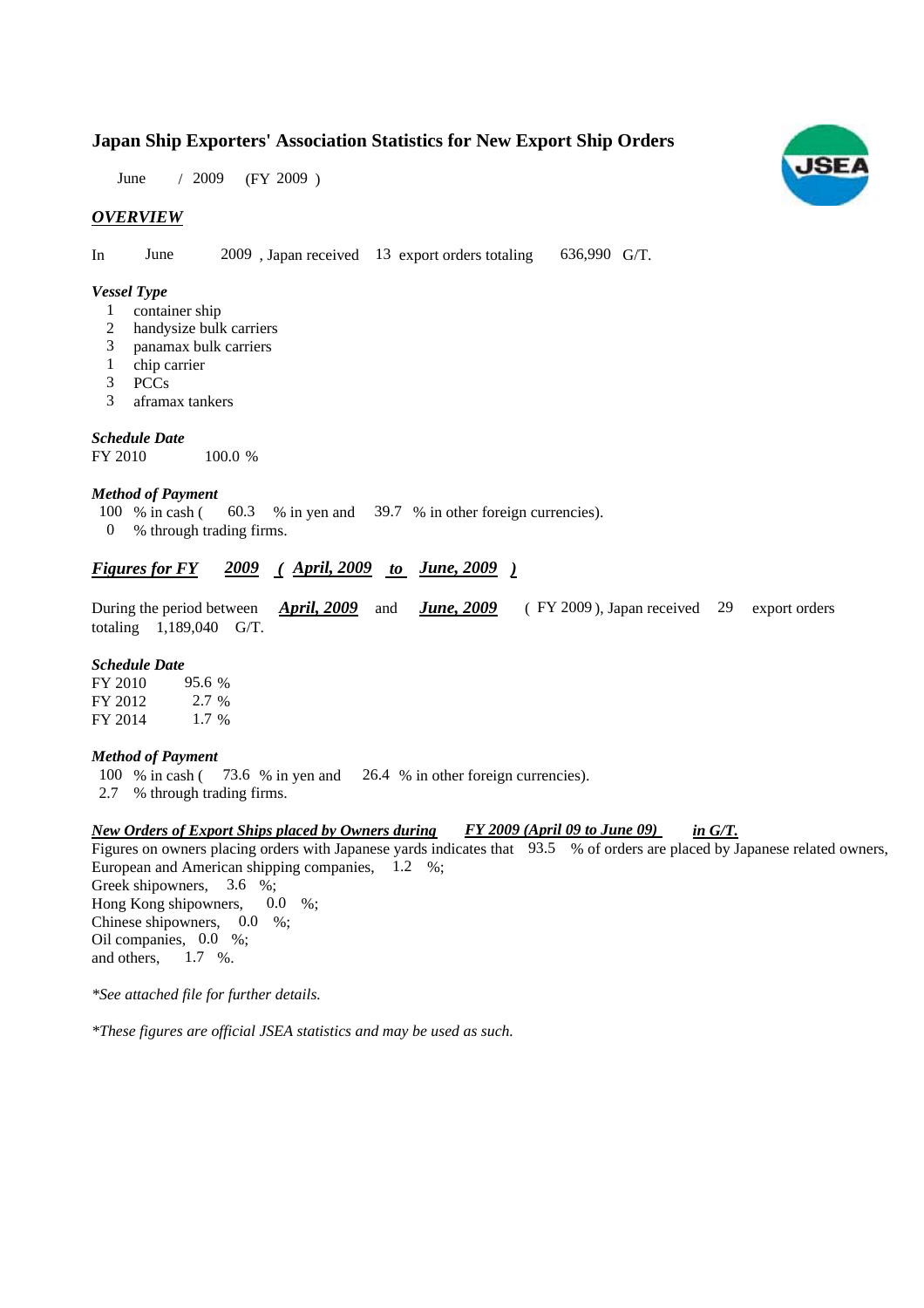# Based on Fiscal Year

No. G/T No. G/T No. G/T No. G/T No. G/T No. G/T No. G/T No. G/TGeneral Cargos | 15| 712,580|| 15| 712,580| 0| 0| 0| 0| 0| 0| 0| 1| 72,000|| 1| 72,000|| 1| 72,000 Bulk Carriers | 276| 11,078,040|| 269| 10,803,070| 7| 274,970| 7| 349,770| 6| 127,880| 9| 383,790| 22| 861,440|| 40| 1,462,900 Tankers | 39 2,770,610 33 2,497,660 6 272,950 1 60,400 0 0 3 181,200 4 241,600 12 794,850 Combined Carriers 0 0 0 0 0 0 0 0 0 0 0 0 0 0 0 0Others | 0 | 0 | 0 | 0 | 0 | 0 | 2 | 14,000 | 0 | 2 | 14,000 | 2 | 14,000 Total | 330| 14,561,230|| 317| 14,013,310| 13| 547,920| 8| 410,170| 8| 141,880| 13| 636,990| 29| 1,189,040|| 55| 2,343,750 FY 2008 / FY2007 (%) \* 53.2 57.2 19.0 26.2 10.2 27.1 22.4 \*\* 20.7 In CGT 6,704,499 6,433,797 270,702 170,132 97,214 313,687 581,033 1,155,380 Description Apr 08 to Mar 09 Apr 08 to Feb 09 March 2009 April 2009<br>No. 6/T No. 6/T No. 6/T No. 6/T No. 6/T Apr 08 to Feb 09 March 2009 April 2009 May 2009 June 2009 Apr 09 to Jun 09 Jan 09 to Jun 09

*Figures for shipbuilding orders of 500 G/T and over for export as steel vessels placed with JSEA members are covered.*

\*FY 2008/FY2007

\*\*Calendar Year 2009

JSEA (July 2009)

## New Export Orders Placed in June 2009 (FY 2009)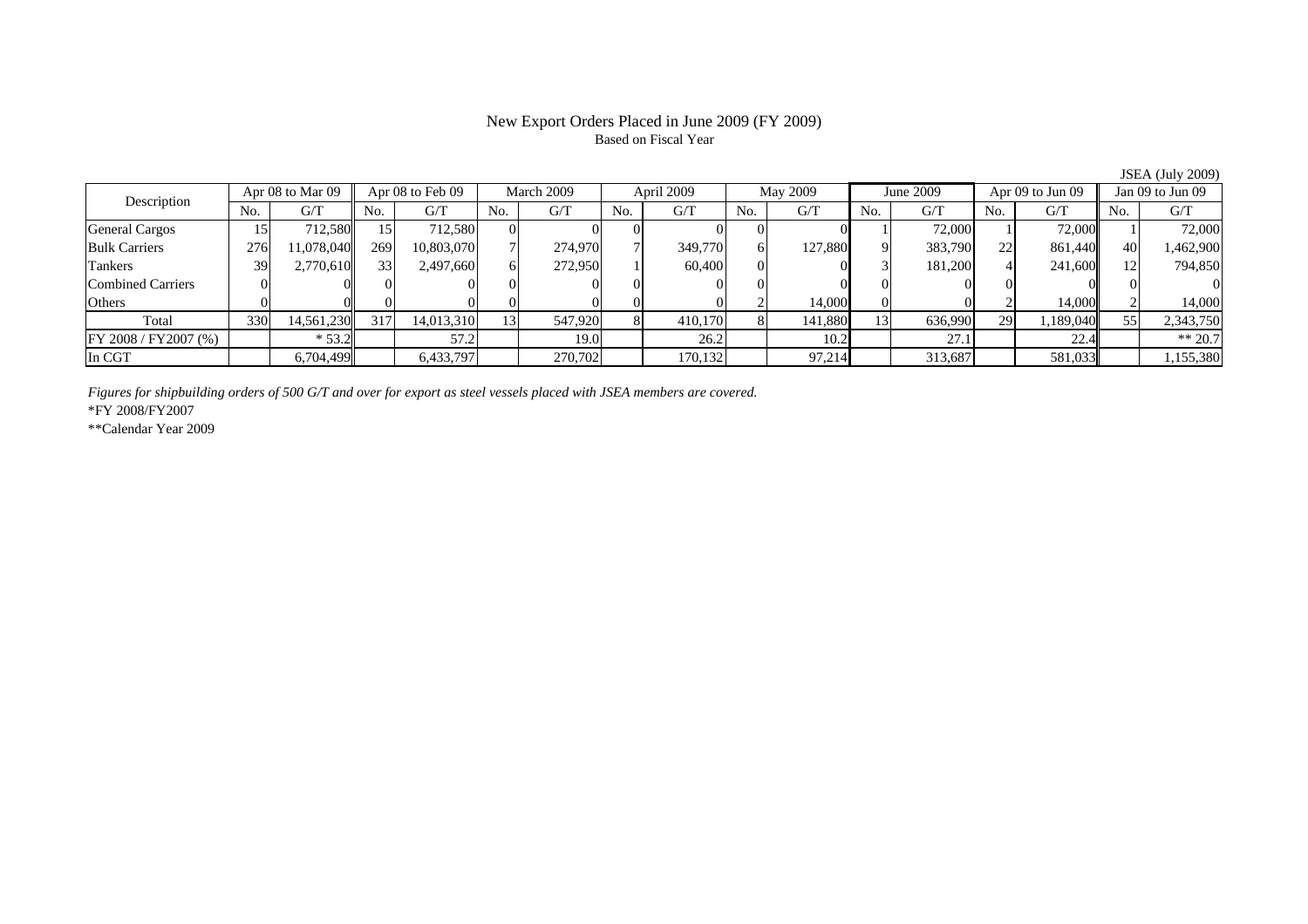#### Export Ships Delivered in June 2009 (FY 2009) Based on Fiscal Year

No. I G/T II No. I G/T II No. I G/T II No. I G/T G/T II No. I G/T II No. I G/T II No. I G/T II No. I G/T II No  $\mathrm{G}/\mathrm{T}$ General Cargos ( 28 1,062,439 24 860,044 4 202,395 2 44,493 1 71,786 1 17,211 4 133,490 13 585,666 Bulk Carriers 216 9,467,947 194 8,539,798 22 928,149 15 721,458 13 521,091 21 1,101,856 49 2,344,405 111 4,966,937 Tankers | 94| 5,227,663|| 84| 4,709,979| 10| 517,684| 11| 702,085| 5| 170,248| 8| 278,426| 24| 1,150,759|| 55| 3,000,566 Combined Carriers 0 0 0 0 0 0 0 0 0 0 0 0 0 0 0 0Others | 1 | 7,000 || 1 | 7,000 || 0 0 || 0 || 0 || 0 || 0 || 0 || 0 || 0 || 0 Total 339 15,765,049 303 14,116,821 36 1,648,228 28 1,468,036 19 763,125 30 1,397,493 77 3,628,654 179 8,553,169 FY 2008 / FY2007 (%) \* 102.2 107.6 71.3 170.3 80.8 135.3 127.8 \*\* 107.1 In CGT | | 7,653,058|| | 6,769,112 | | 883,946| | 607,667| | 384,417| | 635,295 | | 1,627,379|| | 4,067,737 Apr 08 to Mar 09 Apr 08 to Feb 09 March 2009 April 2009 May 2009 June 2009 Apr 09 to Jun 09 Jan 08 to Jun 09 Description

*Deliveries of new shipbuilding orders of 500 G/T and over for export as steel vessels placed with JSEA members are covered.*

\*FY 2008/FY2007

\*\*Calendar Year 2009

JSEA (July 2009)